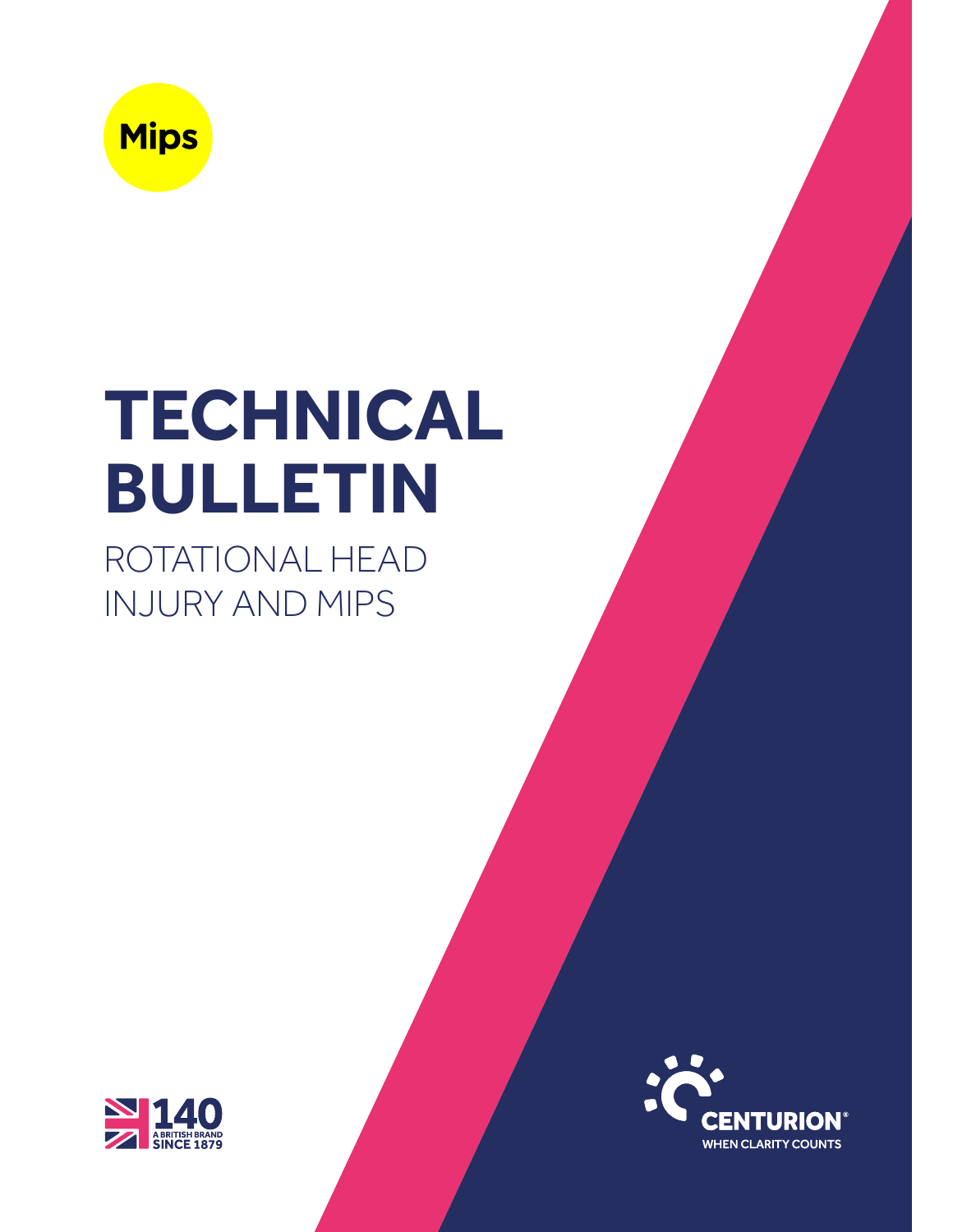## **INTRODUCTION**

Safety helmets and hard hats have been protecting people for thousands of years. They were first seen around 2500BC protecting soldiers from sword blows or arrow strikes but became much more common around 900BC when they were worn by Assyrian soldiers and made of thick leather or bronze. Nowadays, these common place (more often plastic) items offer you protection from impacts whilst at work or play. However, as we begin to understand head injuries and their mechanisms more, we are increasingly asking ourselves the question, is this protection alone good enough? The foundation for understanding human behaviour and brain injury can be attributed to the case of Phineas Gage (1848) and the famous case studies by Paul Broca. The first case study on Phineas Gage's head injury is one of the most astonishing brain injuries in history. As time has passed, we have learnt more and more on not only how the human brain functions but also how it behaves under stress and of course during and after impacts. This coupled with an understanding of safety helmets and their behaviour when struck has brought us to this point.

## **IS ROTATIONAL HEAD INJURY A REAL RISK?**

To understand this let us look at some key facts: -

- There are two types of forces the brain can be exposed to at an impact a translational (linear) force and a rotational force.
- Most traumatic brain injuries sustained are caused by rotational forces.
- Both perpendicular and oblique impacts can give rise to rotational motion that causes brain injuries
- The most common accident type on a construction site, resulting in a traumatic brain injury, is the fall of a person not a falling object.
- The most frequent accident leading to severe brain injuries is fall from one level to another.
- 90% of diagnosed concussions do not involve a loss of consciousness.

\*All data gathered via Mips and Tozuda

## **WHAT IS ROTATIONAL BRAIN INJURY?**

A rotational brain injury is the result of a rapid change of the rotational velocity of the head. This rapid change of the rotation of the head can be caused by a direct hit to the helmet or the skull or by an indirect hit to the shoulder leading to a rotational motion of the head. Linear acceleration injuries result from straight line forces that compress or stretch the brain within the skull. In contrast, rotational acceleration injuries result from non-linear forces that twist/shear the brain within the skull\*¬¬ Brain tissue deformation, hence damage is mainly caused by shear rather than compression or tension due to its mechanical properties. Therefore, most traumatic brain injuries are caused by rotational acceleration.

Although linear acceleration injury and rotational acceleration injury can often occur together, there are some important differences. Linear acceleration injury is often associated with focal brain injuries, whereas rotational acceleration injuries more commonly involve both focal and diffuse brain injury\*

\*Holburn, A. H. S. (1943). Mechanisms of head injury. Lancet, 245, 438–441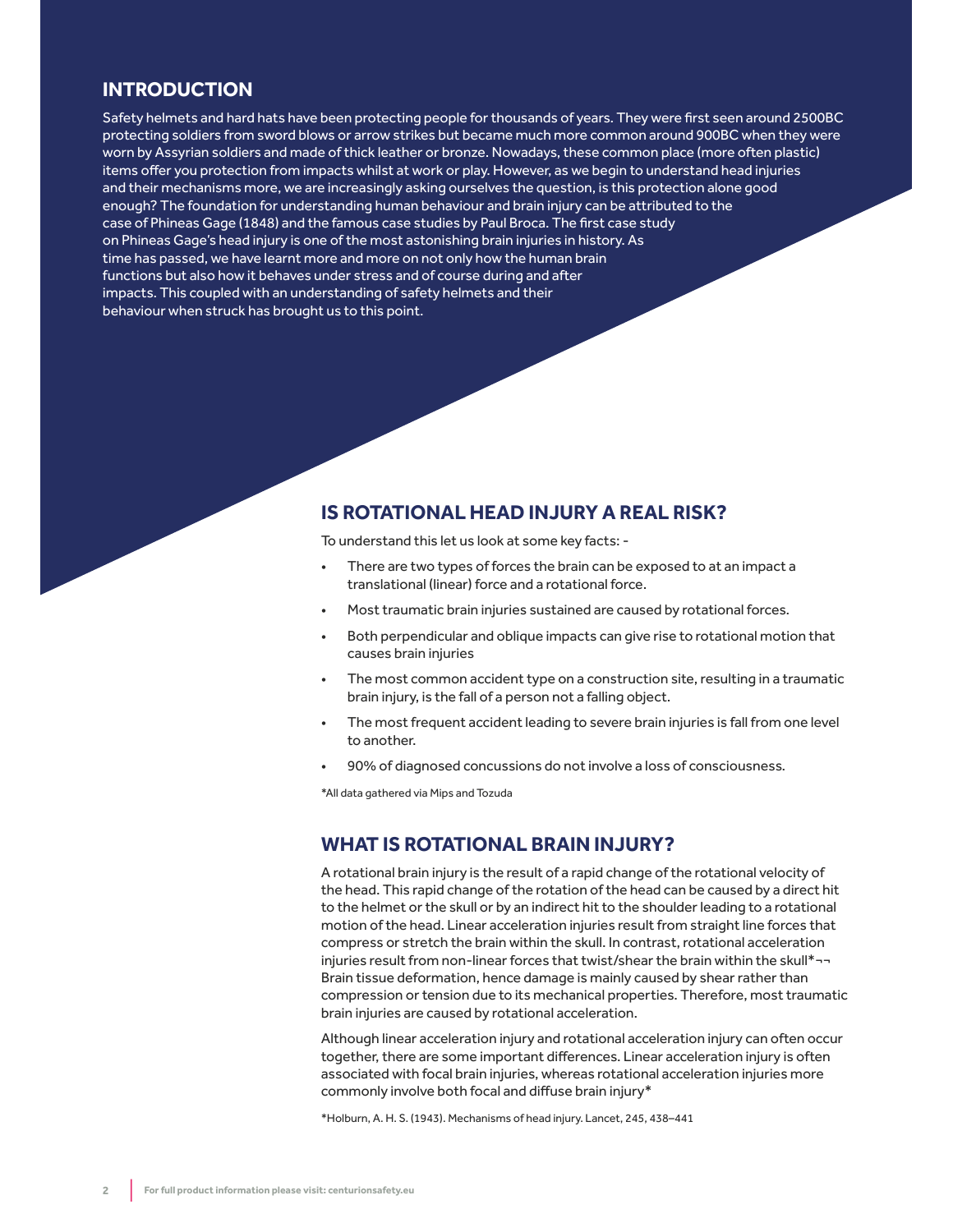# **BRAIN INJURIES AN EXPLANATION**

The principal mechanisms of Traumatic Brain Injury are classified as:

- (A) Focal brain damage due to contact injury types resulting in contusion, laceration, and intracranial haemorrhage or\*
- (B) Diffuse brain damage due to acceleration/deceleration injury types resulting in diffuse axonal injury or brain swelling\*

The Outcome from head injury is determined by two substantially different mechanisms/stages:

- (A) The primary insult (primary damage, mechanical damage) occurring at the moment of impact or\*
- (B) The secondary insult (secondary damage, delayed non-mechanical damage) represents consecutive pathological processes initiated at the moment of injury with delayed clinical presentation\*

Traumatic brain injury (TBI) still represents the leading cause of morbidity and mortality in individuals under the age of 45yrs in the world\*

# **SO, CAN DROPPED OBJECTS CAUSE A ROTATIONAL HEAD INJURY?**

To answer this, we need to first consider that when an object falls, does it fall straight down? The answer is of course no, as its descent is normally affected on its way down, only in very rare cases is it not affected in some way. Dropped objects reside in 2 categories:

#### **Static Dropped Object**

Any object that falls from its previous position under its own weight (gravity) without any applied force

#### **Dynamic Dropped Object**

Any object that falls from its previous position due to an applied force. For example, a brick falls but hits the scaffolding or re-bounds off some hoarding. This is more common.

So that is the first bit answered.

#### **So, let us consider what happens, when a falling object hits someone whilst wearing a hard hat?**

The impact is perpendicular and strikes you square on the top of your safety helmet….



The hit is dead centre, there will be very limited rotational forces (if any) to the head/brain.



The hit is off centre (in any direction), now rotational forces are introduced to the head/brain.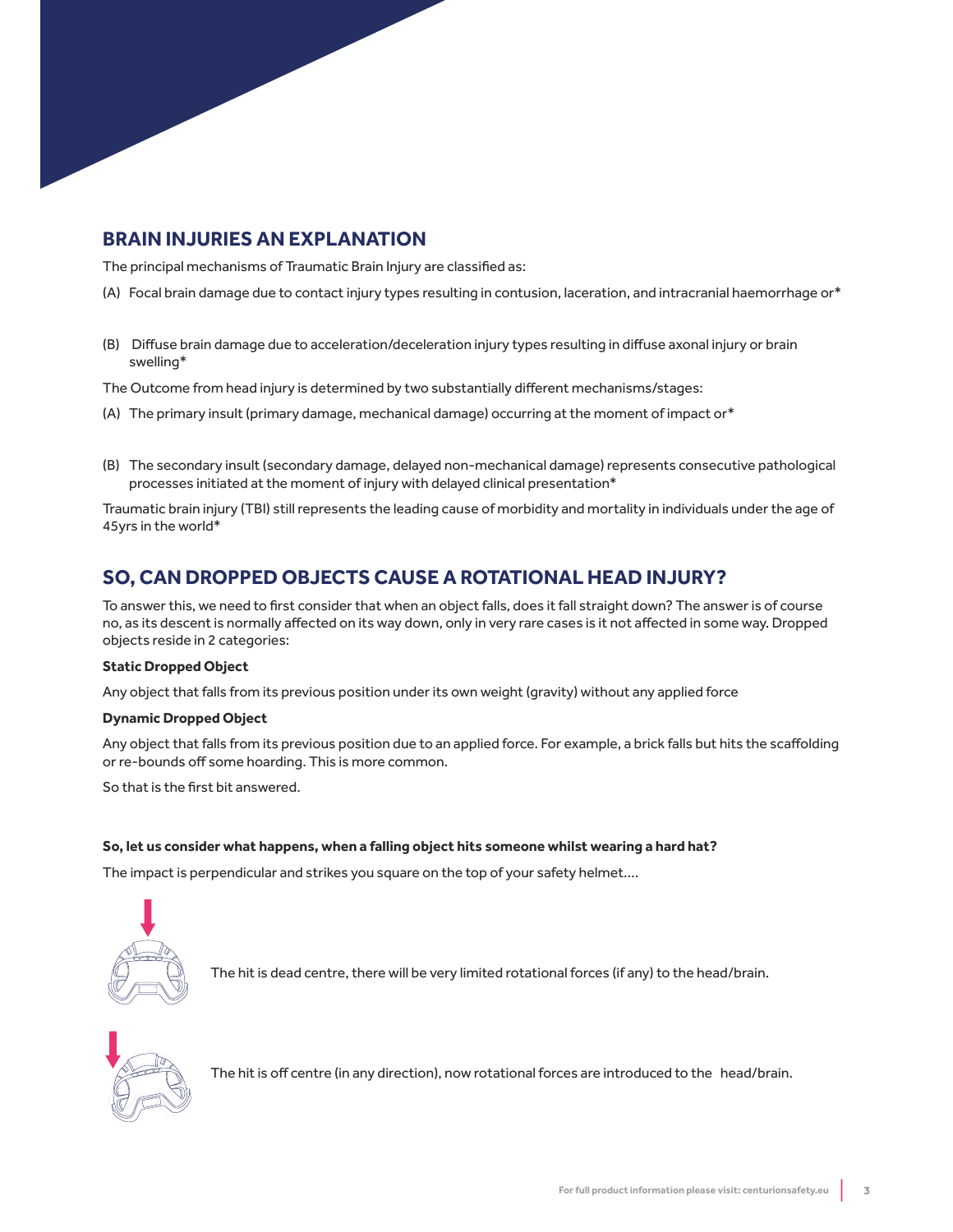## **WHAT HAPPENS WHEN YOU FALL WHILST WEARING A HARD HAT?**

It is almost nine times more frequent to acquire a long-term injury from a fall than to get the same injury outcome from a falling object. When it comes to falls, wearing a safety helmet does help reduce the impact, and if that helmets has a liner inside it might further reduce the chance of injury. However, the translational acceleration, angular acceleration and angular velocity are normally very high in fall situations and can lead to an increased risk of rotational brain injury due to the fact that the impact may have been oblique rather than perpendicular or a combination of both.



**Illustration of the biomechanics of an oblique impact (lower), compared to a corresponding perpendicular one (upper), when impacted against**  the same padding using an identical initial velocity of 6.7 m/s (Kleiven 2007)

## **SO, WHAT DOES THIS MEAN FOR SAFETY HELMETS?**

Safety helmets are relatively good at absorbing linear impacts, such as the EN397 impact test. If the safety helmet you are wearing has a liner, then this is improved slightly. The problem arises when you have an impact and experience rotational acceleration. The helmet then slides across the head grabbing the skull and rotating it along with the directional force of the impact. This can of course not only occur because of slips, trips, and falls from the same level or one level above, but also from dropped objects striking you. This may also include side swipes from machinery say a digger operator turning suddenly and striking you with the bucket.

## **SO, LETS SUMMARISE TECHNICALLY.**

Most traumatic head injuries that people sustain are caused by rotational forces that are commonly generated because of the helmeted head receiving a glancing oblique or perpendicular impact with a hard surface or another unrelenting object.

For impacts involving a pure translational force, the helmeted head undergoes rapid acceleration or deceleration movement in a straight line without rotating about the brain's centre of gravity which is located in the pineal region of the brain (Halliday, 1999). Most modern safety helmets are well designed to cope with such forces and the brain is reasonably able to absorb these types of impacts without being damaged.

For impacts involving a rotational force, the helmeted head undergoes rapid rotational acceleration or deceleration about the brain's centre of gravity. The majority of impacts involve a combination of translational and rotational forces and as a result, the head will rotate around its point of articulation.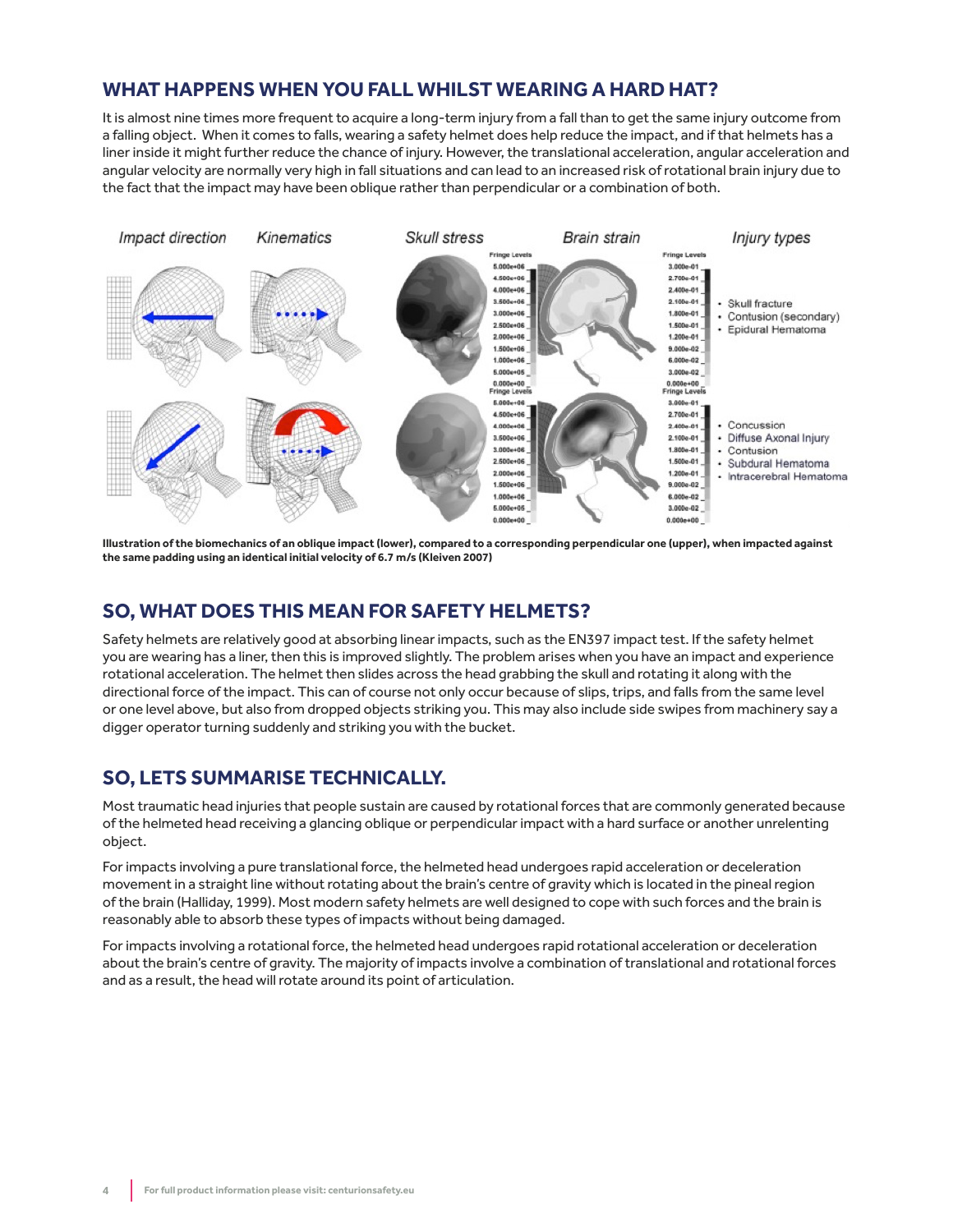





# **SO, LET'S SUMMARISE LOGICALLY.**

Another way to explain this is to look at the Kinetic Energy (Ek). Ek=mv2/2.

### **Example 1:**

You fall and hit your head on the ground. "m" is the mass of your head, which is constant, but the velocity (v) will be lower after impact, so the Ek energy will be reduced by the impact. However, Einstein says energy cannot vanish, so it has to go somewhere. Some has turned into friction energy between the head and the ground, but some has also been absorbed by your head and brain and can cause stress on the brain. Looking at the formula it makes sense to reduce the speed of the head as little as possible at impact, so the energy is preserved as kinetic energy and not energies that damage your head. It is better that less sensitive parts of your body reduce the speed and absorb these dangerous energies rather than your head.

## **Example 2:**

A brick falls from above and hits your head (somewhere which is not in the center of your helmet). It is clear that when the brick hits the helmet your head will absorb some of the energy, but if we can preserve more energy in the brick and keep the velocity the same or higher, then less or potentially none of the energy will be absorbed by your head.

# **SO, WHAT IS THE SOLUTION?**

#### **Redirecting rotational energies**

This risk was established some time ago by a company called Mips, who is very well known in the sport industry and whose vision is to Reduce head injuries, Save more lives.

Centurion Safety Products and Mips have partnered to develop the world's first Multi-directional Impact Protection System for an industrial helmet that has a cradle.

For the types of impacts we have been discussing, this can help redirect harmful rotational forces that would otherwise be transferred to the head in the event of an incident.

Injury statistics show that when you fall and hit your head, it is most common to fall at an angle, compared to a linear fall.

Falling at an angle creates rotational motion and science has shown that our brains are very sensitive to rotational forces. In an angled impact, these forces may transfer to your head. The Mips Low Friction Layer can redirect rotational motions.

The human brain is amazing but fragile. During an angled impact, rotational motion can cause strain to the brain tissue, which may lead to severe brain injuries. When you have suffered concussion or even more serious damage to the brain, rotational motion to the brain is the most likely cause.

The Mips Low Friction Layer allows the head to move inside the helmet (10mm – 15mm relative motion in all directions) which can redirect harmful rotational motion that would otherwise be transferred to the head.